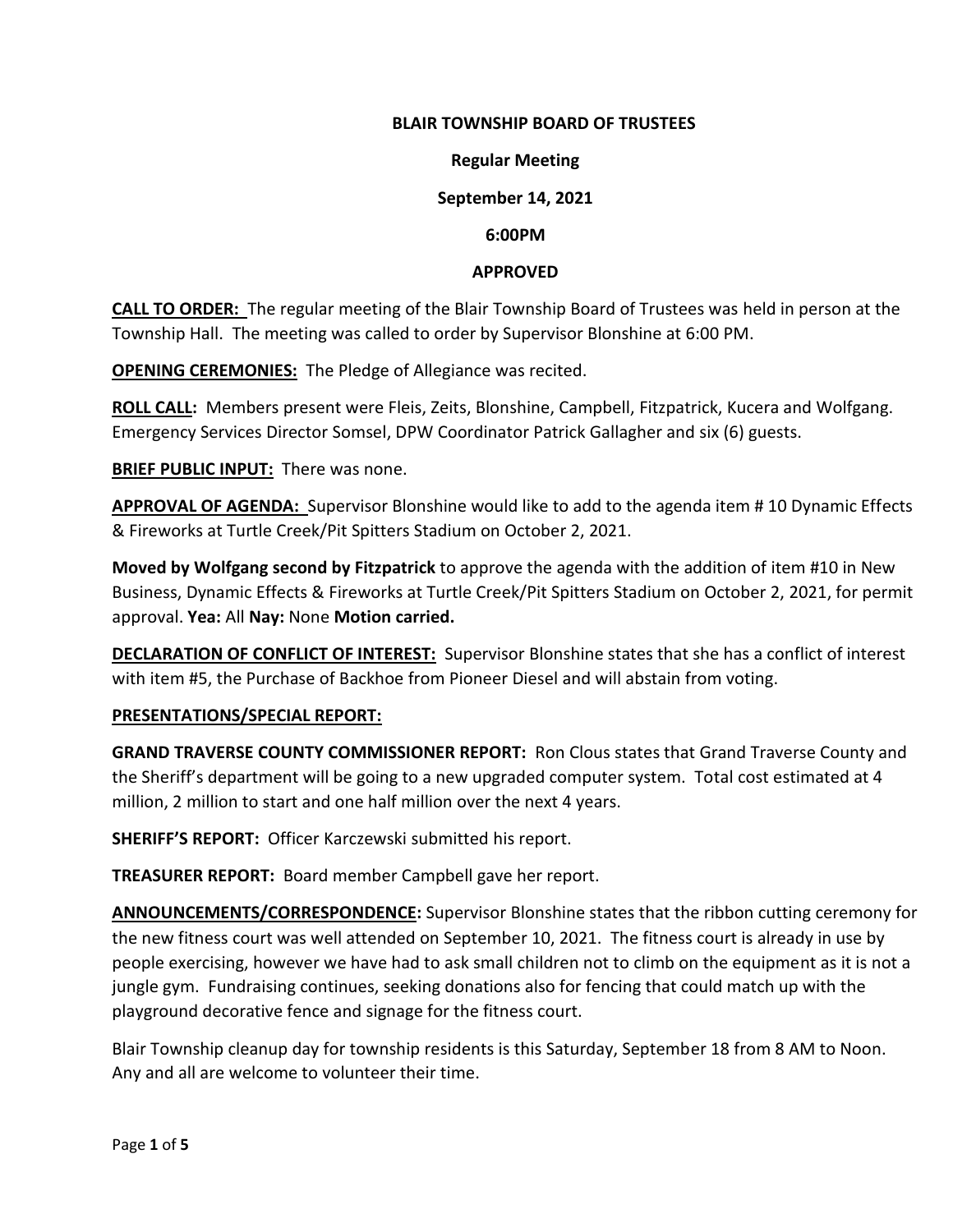The dangerous building at 4646 East Mobile Trail has been removed and the site cleaned up, several residents have thanked Nicole and Blair Township for completing this project.

Treasurer Campbell states that the Water Loss Committee have met, and by next months meeting they will have minutes to share with everyone.

Trustee Kucera would like a round of applause as thanks for Supervisor Blonshine for all the work, time involved and effort, also for getting others involved in making the new Fitness Court available to residents and anyone who uses Blair Township Park.

# FUND CHECK NUMBERS TOTALS REPORTS Pooled Operating #5234-5324 \$ 161,823.56 EMS Report Trust & Agency Fund #1092-1093 <br>
\$2.048.75 Water Dept. Report Tax Account  $\overline{46766} - 6778$   $\overline{545,502.32}$  Minutes Regular Meeting Payroll Check #1797-1804 \$ 29,614.91 August 10, 2021. Direct Deposit/EFT  $\angle$  \$ 72,160.79 Minutes Special Meeting August 25, 2021

# **CONSENT CALENDAR:**

**Moved by Fitzpatrick second by Zeits** to approve the Consent Calendar as presented. **Yea:** All **Nay:** None. **Motion Carried.**

# **UNFINISHED BUSINESS:**

**1. Approval of July Reports:** The reports removed for the August Consent Calendar for review are July 13, 2021, Regular Meeting Minutes, July Water/Sewer report and July Operation Services report need approval.

**Moved by Wolfgang second by Fleis** to approve July 13, 2021, Regular Meeting Minutes with corrections, the Water/Sewer report from July and the Operation Services report from July. **Yes:**  Campbell, Kucera, Zeits, Wolfgang, Fleis, Blonshine and Fitzpatrick. **No:** None. **Motion Carried.**

**2. Employee Handbook Acknowledgement form for Union Employees: Moved by Fitzpatrick second by Kucera** to approve the Employee Handbook Acknowledgement form for Union Employees. **Yes:** Blonshine, Fleis, Zeits, Wolfgang, Fitzpatrick, Kucera and Campbell. **No:** None. **Motion Carried.**

# **NEW BUSINESS:**

- **1. PUBLIC HEARING/S:**
- **A. Special Use Case #SU/SPR 21-08-01:** The applicant, Muffler Man, Jim Christensen. Special Use/Site Plan Review to establish an auto repair facility to repair mufflers, brakes and other minor repairs in existing building located at 290 US 31 S Traverse City, MI 49685. Parcel #28-02-005-005- 00. Section 5 T26N R11W.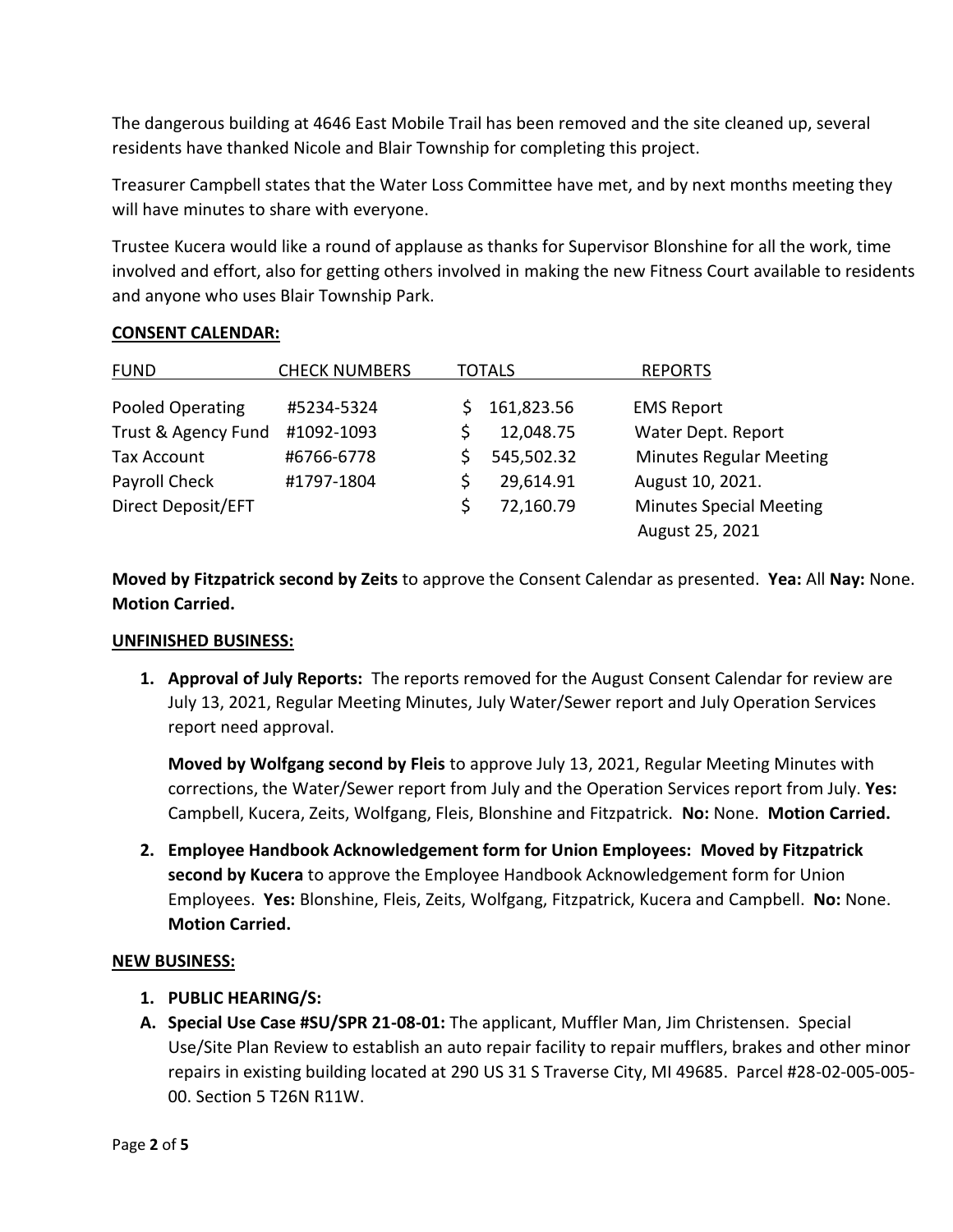# **Public Hearing Opened at 6:20 PM**

No Public Comment

## **Public Hearing Closed at 6:23 PM**

**Moved by Wolfgang second by Kucera** to approve SU/SPR 21-08-01 Muffler Man as it meets standards for approval in section 21.03 of the Blair Township Zoning Ordinance and was recommended for approval by the Blair Township Planning Commission. **Yes:** Zeits, Fleis, Campbell, Kucera, Blonshine and Wolfgang. **Abstain:** Fitzpatrick **No:** None. **Motion Carried.**

**B. Meadow Woods 1 & 2 Street Light Special Assessment:** This is public hearing number one of two. The notice for the public hearing was published in the Record Eagle September  $3^{rd}$  and  $4^{th}$ , 2021. Letters were sent to all residents this effects. Current assessments have been for 15 streetlights in Meadow Woods 1 & 2. After Cherryland Electric's audit of the area, they found that there were actually 21 streetlights, so Meadow Woods 1 & 2 are now being billed for 21 streetlights total, which in turn will increase the street light assessment for that area.

# **Public Hearing Opened at 6:24 PM**

Sheryl Graves of 2966 W. Ironwood asks for clarification that this is based on parcel number and not street frontage, which Treasurer Campbell states that is the case, cost is based on parcel number.

# **Public Hearing Closed at 6:32 PM**

# **2. Amendments to Blair Township Cemetery Ordinance #110**

Board discussion and clarifications to ordinance discussed with some corrections.

**Moved by Wolfgang second by Kucera** to approve the amendments to the Blair Township Cemetery Ordinance #110 as proposed. **Yes:** Fleis, Fitzpatrick, Zeits, Blonshine, Wolfgang and Kucera. **No:** Campbell. **Motion Carried.**

#### **3. Adopt Resolution #2021-25 to set cemetery fees**

Board discussion to proposed resolution with corrections.

**Moved by Wolfgang second by Fleis** to adopt Resolution #2021-25 to set Township Cemetery Prices and Fees with the sentence "Winter burial pricing dependent upon weather" struck from resolution. **Yes:** Zeits, Kucera, Wolfgang, Fleis, Blonshine, Fitzpatrick and Campbell. **No:** None. **Motion Carried.**

# **4. Consent form for Cemetery Disinterment.**

**Moved by Blonshine second by Fitzpatrick** to approve the Cemetery consent form for Disinterment. **Yes:** Campbell, Fitzpatrick, Kucera, Wolfgang, Fleis, Zeits and Blonshine. **No:** None. **Motion Carried.**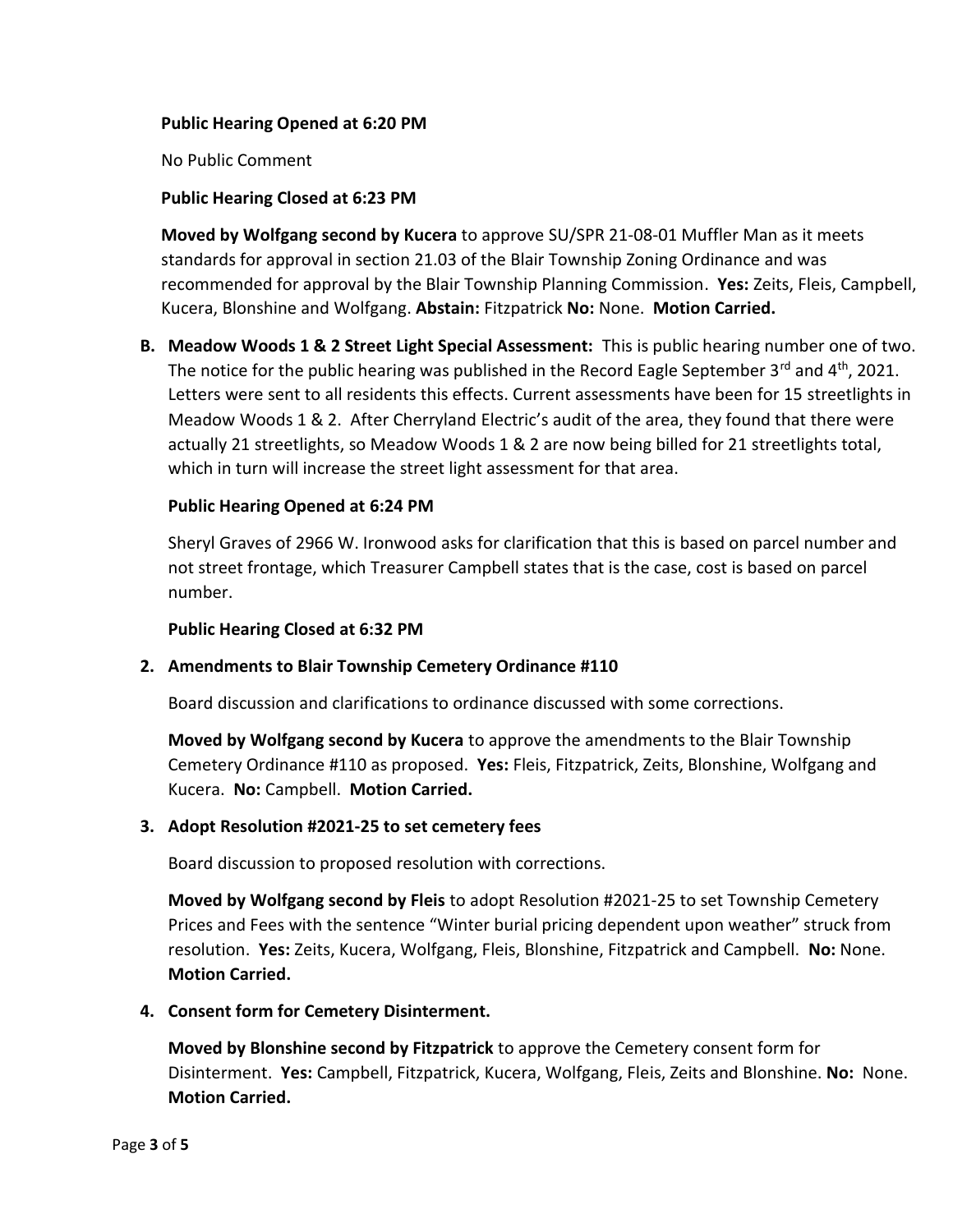**5. Purchase of Backhoe for tractor/cemetery.**

**Moved by Wolfgang second by Fleis** to approve purchase of backhoe for the Mahindra Tractor from Pioneer Diesel, not to exceed \$8,370.00 (eight thousand three hundred seventy dollars) Yes**:**  Zeits, Wolfgang, Fitzpatrick, Campbell, Kucera and Fleis. **Abstain:** Blonshine. **No:** None. **Motion Carried.**

# **6. Credit Card approval for Water/Sewer Operator and Maintenance Coordinator.**

- **A. Motion by Blonshine second by Fitzpatrick** to authorize a 4 Front Mastercard to be issued to both Patrick Gallagher and Ryan Beaudry. **Yes:** Blonshine, Zeits, Campbell, Kucera, Wolfgang, Fleis and Fitzpatrick. **No:** None. **Motion Carried.**
- **B. Motion by Blonshine second by Zeits** to have Clerk Wolfgang seek to increase the Menards credit card limit from \$1,500.00 (One Thousand Five Hundred Dollars) to \$5000.00 (Five Thousand Dollars) and the 4 Front Mastercard from \$7,500.00 (Seven Thousand Five Hundred Dollars) to \$10,000.00 (Ten Thousand Dollars). **Yes:** Zeits, Fitzpatrick, Kucera, Fleis, Campbell, Wolfgang and Blonshine. **No:** None. **Motion Carried.**

# **7. Cell Phone Reimbursement for Water/Sewer Operator and Maintenance Coordinator.**

**Motion by Blonshine second by Fleis** to authorize a \$50.00 (Fifty Dollar) a month stipend to Patrick Gallagher and Ryan Beaudry for use of their cell phones. **Yes:** Kucera, Wolfgang, Zeits, Fitzpatrick, Campbell, Fleis and Blonshine. **No:** None. **Motion Carried.**

# **8. Request to hire Kelly Stiner as a Paid on-call employee.**

**Motion by Blonshine second by Fitzpatrick** to hire Kelly Stiner as a paid on-call Medical First Responder and Firefighter as recommended by Emergency Services. **Yea:** All **Nay:** None. **Motion Carried.**

**9. Need to purchase vehicle for Ordinance Enforcement, Zoning, Inspections, and other Township Business.**

Will seek bids for an economical vehicle for Township use.

# **10. Nitro Circus Flame Display at Turtle Creek/Pit Spitters Stadium.**

**Moved by Blonshine second by Fitzpatrick** to approve the special pyrotechnic firework display in conjunction with the Nitro Circus at Turtle Creek Stadium on October 2nd, 2021. **Yea:** All **Nay:**  None. **Motion Carried.**